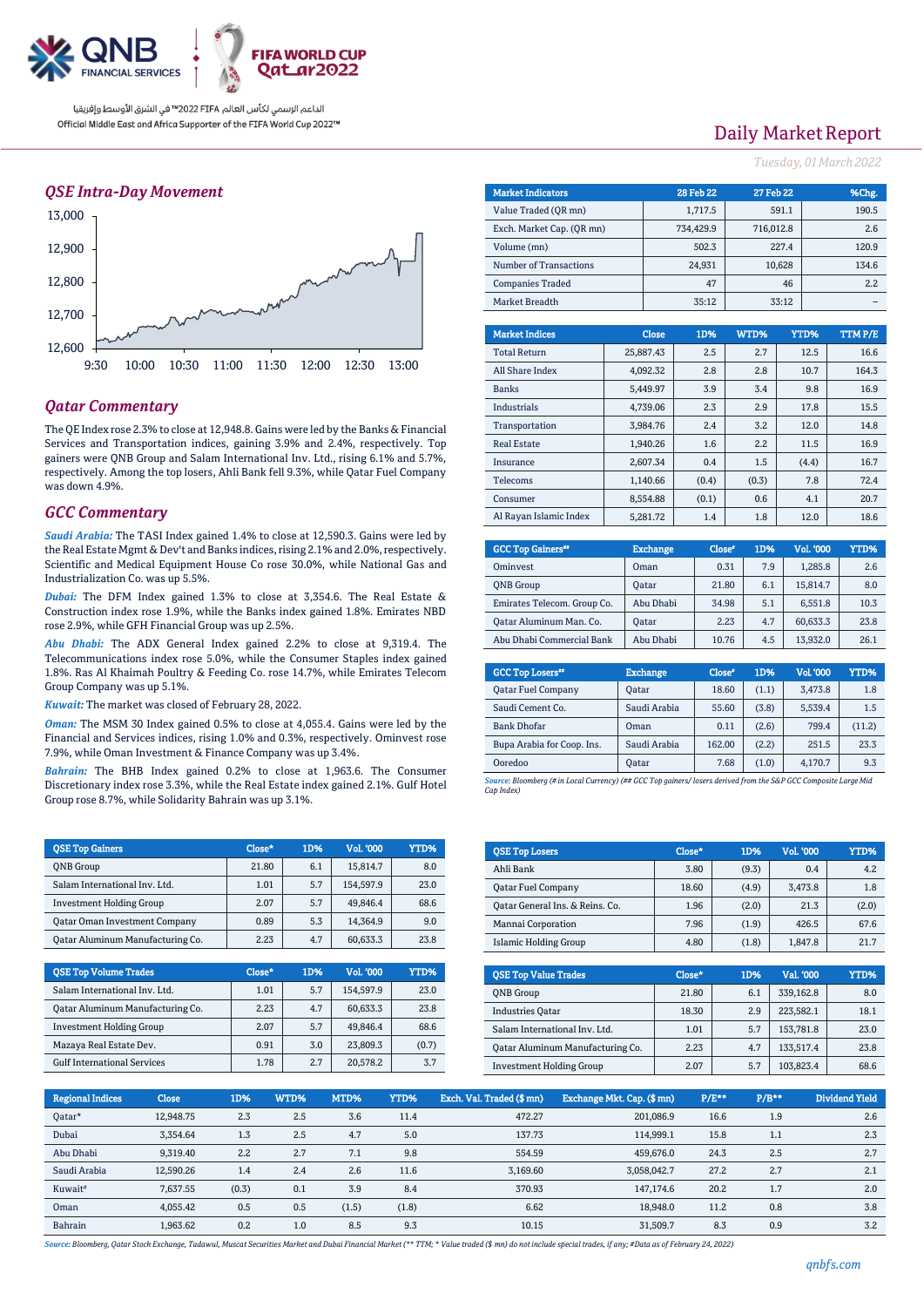

# Daily Market Report

### *Tuesday, 01March2022*

### *Qatar Market Commentary*

- The QE Index rose 2.3% to close at 12,948.8. The Banks & Financial Services and Transportation indices led the gains. The index rose on the back of buying support from GCC and foreign shareholders despite selling pressure from Qatari and Arab shareholders.
- QNB Group and Salam International Inv. Ltd. were the top gainers, rising 6.1% and 5.7%, respectively. Among the top losers, Ahli Bank fell 9.3%, while Qatar Fuel Company was down 4.9%.
- Volume of shares traded on Monday rose by 120.9% to 502.3mn from 227.4mn on Sunday. Further, as compared to the 30-day moving average of 206.4mn, volume for the day was 143.4% higher. Salam International Inv. Ltd. and Qatar Aluminum Manufacturing Co. were the most active stocks, contributing 30.8% and 12.1% to the total volume, respectively.

| <b>Overall Activity</b>        | Buy %* | Sell %* | Net (QR)          |
|--------------------------------|--------|---------|-------------------|
| Qatari Individuals             | 26.84% | 37.56%  | (184, 174, 836.7) |
| <b>Oatari Institutions</b>     | 8.10%  | 18.85%  | (184, 538, 915.1) |
| Oatari                         | 34.94% | 56.41%  | (368,713,751.8)   |
| <b>GCC</b> Individuals         | 0.13%  | 0.69%   | (9,710,692.8)     |
| <b>GCC</b> Institutions        | 4.02%  | 0.78%   | 55,561,592.1      |
| GCC                            | 4.15%  | 1.48%   | 45,850,899.4      |
| Arab Individuals               | 7.68%  | 9.38%   | (29, 175, 862.8)  |
| <b>Arab Institutions</b>       | 0.05%  | 0.00%   | 798,555.2         |
| Arab                           | 7.73%  | 9.38%   | (28,377,307.7)    |
| Foreigners Individuals         | 1.94%  | 2.19%   | (4,292,685.8)     |
| <b>Foreigners Institutions</b> | 51.25% | 30.55%  | 355,532,845.9     |
| <b>Foreigners</b>              | 53.19% | 32.74%  | 351.240.160.1     |

*Source: Qatar Stock Exchange (\*as a % of traded value)*

## *Earnings Releases, Global Economic Data and Earnings Calendar*

#### Earnings Releases

| Company                         | <b>Market</b> | <b>Currency</b> | Revenue (mn)<br>402021 | % Change<br>YoY | <b>Operating Profit</b><br>$(mn)$ 402021 | % Change<br>YoY | Net Profit<br>(mn) 402021 | % Change YoY |
|---------------------------------|---------------|-----------------|------------------------|-----------------|------------------------------------------|-----------------|---------------------------|--------------|
| Najran Cement Co.*              | Saudi Arabia  | <b>SR</b>       | 581.6                  | $-6.7%$         | 180.9                                    | $-11.9%$        | 165.5                     | $-17.6%$     |
| Arabian Cement Co.*             | Saudi Arabia  | <b>SR</b>       | 1,033.2                | 18.5%           | 195.2                                    | $-15.4%$        | 161.5                     | $-12.7%$     |
| Bawan Co.*                      | Saudi Arabia  | <b>SR</b>       | 3.227.4                | 33.2%           | 193.9                                    | 51.0%           | 170.3                     | 88.9%        |
| Zahrat Al Waha for Trading Co.* | Saudi Arabia  | <b>SR</b>       | 549.0                  | 29.2%           | 71.9                                     | 25.7%           | 64.6                      | 59.2%        |
| Dubai Refreshments Company*     | Dubai         | <b>AED</b>      | 669.7                  | 18.6%           | 97.3                                     | 71.5%           | 96.8                      | 70.2%        |
| National Central Cooling Co.*   | Dubai         | <b>AED</b>      | 1,955.1                | 12.3%           | 623.2                                    | $-1.1%$         | 25.6                      | 10.6%        |

*Source: Company data, DFM, ADX, MSM, TASI, BHB. (\*Financial for FY2021)*

#### Global Economic Data

| Date  | <b>Market</b> | <b>Source</b>                          | <b>Indicator</b>                   | Period       | <b>Actual</b> | <b>Consensus</b> | <b>Previous</b> |
|-------|---------------|----------------------------------------|------------------------------------|--------------|---------------|------------------|-----------------|
| 02/28 | <b>US</b>     | U.S. Census Bureau                     | Wholesale Inventories MoM          | <b>Tan P</b> | 0.80%         | 1.30%            | 2.30%           |
| 02/28 | Japan         | Ministry of Economy Trade and Industry | Retail Sales YoY                   | <b>Tan</b>   | 1.60%         | 1.40%            | 1.40%           |
| 02/28 | Japan         | Ministry of Economy Trade and Industry | <b>Retail Sales MoM</b>            | Jan          | $-1.90%$      | $-1.20%$         | $-1.00\%$       |
| 02/28 | Japan         | Ministry of Economy Trade and Industry | Dept. Store, Supermarket Sales YoY | <b>Tan</b>   | 2.60%         | 3.50%            | 1.40%           |
| 02/28 | Japan         | Ministry of Economy Trade and Industry | <b>Industrial Production MoM</b>   | <b>Tan P</b> | $-1.30%$      | $-0.70%$         | $-1.00\%$       |
| 02/28 | Japan         | Ministry of Economy Trade and Industry | <b>Industrial Production YoY</b>   | <b>Tan P</b> | $-0.90%$      | 0.10%            | 2.70%           |
| 02/28 | India         | Central Statistics Office India        | <b>GDP Annual Estimate YoY</b>     | $14$ -Jul    | 8.90%         | 9.10%            | $-6.60%$        |

*Source: Bloomberg (s.a. = seasonally adjusted; n.s.a. = non-seasonally adjusted; w.d.a. = working day adjusted)*

#### Earnings Calendar

| <b>Tickers</b> | <b>Company Name</b>                           | Date of reporting 4Q2021 results | No. of days remaining | <b>Status</b> |
|----------------|-----------------------------------------------|----------------------------------|-----------------------|---------------|
| <b>DBIS</b>    | Dlala Brokerage & Investment Holding Company  | 2-Mar-22                         |                       | Due           |
| <b>OGRI</b>    | Qatar General Insurance & Reinsurance Company | 3-Mar-22                         |                       | Due           |
| <b>OOIS</b>    | <b>Qatar Oman Investment Company</b>          | 3-Mar-22                         |                       | Due           |
| <b>BLDN</b>    | Baladna                                       | 7-Mar-22                         |                       | Due           |
| <b>OGMD</b>    | Qatari German Company for Medical Devices     | 15-Mar-22                        | 14                    | Due           |
| <b>MCCS</b>    | Mannai Corporation                            | 16-Mar-22                        | 15                    | Due           |
| <b>MRDS</b>    | Mazaya Qatar Real Estate Development          | 17-Mar-22                        | 16                    | Due           |

*Source: QSE*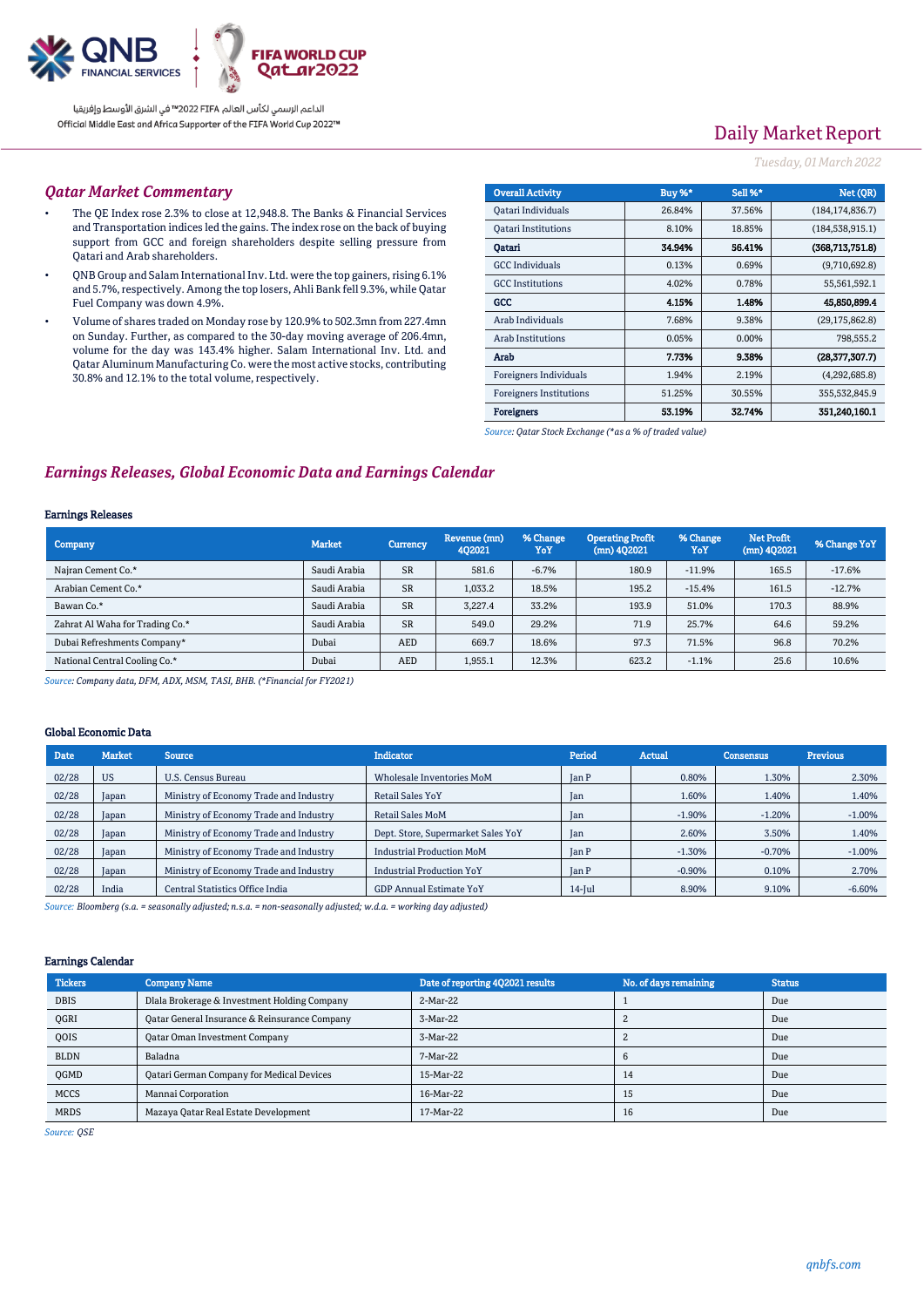

### *Qatar*

- AKHI reports net loss of QR3mn in 4Q2021 Al Khaleej Takaful Insurance Company (AKHI) reported net loss of QR3mn in 4Q2021 as compared to net loss of QR68.1mn in 4Q2020 and net profit of QR10.1mn in 3Q2021. The earnings per share amounted to QR0.16 in FY2021 as compared to loss per share of QR0.15 in FY2020. In addition to the board proposed cash dividends of QR0.075. (QSE)
- QE Index ETF discloses its financial statements for FY 2021 QE Index ETF disclosed its financial statements as at and for the year ended 31 December 2021. The statements show that the net asset value as of 31 December 2021 amounted to QR461,466,780, representing QR11.349 per unit. In addition, QE Index ETF is expected to pay dividends during the second quarter of 2022. (QSE)
- Qatar Gas Transport Company Ltd. AGM endorses items on its agenda Qatar Gas Transport Company Ltd. announces the results of the AGM. The meeting was held on 28/02/2022 and the following resolution were approved. 1. Ratified the report of the Board of Directors on the Company's activities and financial position during the fiscal year ended 31/12/2021 and future plans. 2. Ratified the External Auditor's report on the fiscal year ended 31/12/2021. 3. Ratified the Company's balance sheet and profit & loss account for the fiscal year ended 31/12/2021. 4. Adopted the Governance report for the year ended 31/12/2021. 5. Approved the Board of Directors' suggestions regarding distribution of cash dividends for the fiscal year ended 31/12/2021 totaling (12%) of the capital, which is equivalent to (12 Qatari Dirhams) per share. 6. Approved to release and discharge the Board of Directors members from their responsibilities and approved their remuneration for the year 2021. 7. Approved the appointment of External Auditor (Ernst & Young) for the fiscal year 2022 and determined their fees. 8. Elected three Members to Nakilat's Board of Director, two of them are independent and the third from the shareholders. (QSE)
- Nakilat's Board members for new term of the next three years Nakilat's Ordinary General Assembly meeting held on Monday, February 28th, 2022, approved the election of three members to Nakilat's Board of Director for the next three years as follows: HE Eng. Essa Hilal Al-Kuwari (Independent), Mr. Khalid Said Ali Al-Rumaihi (Independent), Mr. Faisal Abdul Wahid Al-Hamadi (Non-independent - representing Qatar Pension Fund – General Retirement & Social Insurance Authority), In addition, QatarEnergy and Milaha appointed their representatives on the Board. Members representing QatarEnergy: Mr. Abdulaziz Jassim Mohd Al-Muftah (Chairman), Mr. Ahmad Saif Al-Sulaiti (Vice Chairman), Members representing Milaha: Mr. Abdulrahman Essa Al-Mannai, Sheikh Hamad Mohamed Al-Thani. (QSE)
- Qatar Gas Transport Company Ltd. EGM endorses items on its agenda Qatar Gas Transport Company Ltd. announces the results of the EGM. The meeting was held on 28/02/2022 and the following resolutions were approved: 1) Approved the amendments to the Company's Articles of Association, which are published on the Company's official website (www.nakilat.com). 2) Approved raising the percentage of non-Qatari ownership in the company's capital from 49% to 100%, and taking the necessary legal measures for that. (QSE)
- Qatar National Cement Co. AGM endorses items on its agenda Qatar National Cement Co. announces the results of the AGM. The meeting was held on 28/02/2022 and the following resolution were approved: 1) Approval of the Board of Directors' report for the year 2021, and the future plans for the year 2022. 2) Approval of the auditors' report on the company's budget for the year ending on 31/12/2021. 3) Approval of the budget and Financial Statements for the fiscal year 2021. 4) Approval of the distribution of 30% of the capital as cash dividends for the year 2021, at the rate of 30 dirhams for each valid share. 5) Approval of the 2021 Governance Report. 6) Approval of the release of the members of the Board of Directors of their responsibility in the year 2021, and to approve their remuneration proposal. 7) Approval of Reappointment of Talal Abu-Ghazaleh & Co., to audit the company's accounts for the year 2022, in return for a fee of -/ 110,000 (one hundred and ten thousand) riyals. (QSE)

# Daily Market Report

*Tuesday, 01March2022*

- Vodafone Qatar P.Q.S.C. AGM and EGM endorses items on its agenda – Vodafone Qatar announced the results of the AGM and EGM. The meeting was held on 28/02/2022 and the following resolution were approved Annual General Assembly: 1. Approved the Board of Directors' report of the Company's activities and its financial position for the financial year ended 31 December 2021; 2. Approved the External Auditor's report on the Company's Accounts for the financial year ended 31 December 2021; 3. Approved the Company's Balance Sheet and the Profit and Loss Accounts for the financial year ended 31 December 2021; 4.Approved the proposal of the Board of Directors regarding the distribution of a cash dividend in the rate of 6% of the share nominal value (QR 0.06 per share) for the financial year ended 31 December 2021; 5.Discharged the members of the Board of Directors from any liability and approved their remuneration for the financial year ended 31 December 2021; 6.Approved the External Auditor's reports in accordance with Article 24 of the Corporate Governance Code for Companies and Legal Entities listed on the Stock Exchange issued by the Qatar Financial Markets Authority Board Decision No.5 of 2016. 7. Approved the Company's Corporate Governance Report for the financial year ended 31 December 2021; 8.Re-appointed KPMG as the External Auditor of the Company for the period from 1 January 2022 to 31 December 2022 and fix their fees. 9. Elected the 3 Independent Board Members to the Company's Board of Directors and approved the formation of the new Board of Directors for a term of three years (2022 – 2024). (QSE)
- Mazaya Qatar Real Estate Development to disclose its Annual financial results on March 17 – Mazaya Qatar Real Estate Development discloses its financial statement for the period ending 31st December 2021 on 17/03/2022. (QSE)
- Ooredoo to hold its AGM and EGM on March 08 Ooredoo announced that the General Assembly Meeting AGM and EGM will be held on 08/03/2022, Ooredoo Main Headquarters in West Bay and 04:30 PM. In case of not completing the legal quorum, the second meeting will be held on 15/03/2022, Ooredoo Main Headquarters in West Bay and 04:30 PM. (QSE)
- Alkhaleej Takaful Insurance to holds its AGM and EGM on March 22 Alkhaleej Takaful Insurance announced that the General Assembly Meeting AGM and EGM will be held on 22/03/2022, Company Premises and 06:30 PM. In case of not completing the legal quorum, the second meeting will be held on 29/03/2022, Company Premises and 06:30 PM. (QSE)
- Ooredoo announces launch of dedicated LTE network to support oil & gas industry – Ooredoo announced the launch of a dedicated LTE network for the oil and gas industry in collaboration with technology giants Ericsson and Nokia. In a first for Qatar, the new LTE network will be dedicated to maintaining connectivity and supporting customers' data and voice call needs in remote, challenging locations such as offshore facilities. Having identified a need for the provision of data and voice services its oil and gas industry customers -to replace older Wimax/WiFi technology throughout their offshore facilities - Ooredoo collaborated with technology giants Ericsson and Nokia to develop a dedicated LTE network that could support their offshore operations. The new network will provide high-availability voice and data services to support oil and gas operations and applications in locations outside the traditional fixed and mobile network footprint, such as off-shore rigs and other facilities. (Peninsula Qatar)
- *qnbfs.com* Building permits rise by 13% to 759 in January – The number of building permits issued in January by municipalities in Qatar has increased by 13 percent to 759, compared to the previous month, data released by the Planning and Statistics Authority (PSA) show. The PSA in cooperation with the Ministry of Municipality released the 85th issue of the monthly Statistics of Building Permits and Building Completion Certificates issued by all municipalities in the country. According to their geo-graphical distribution, the municipality of Al Rayyan topped the list of municipalities with 196 building permits issued (26 percent of total issued permits), while the municipality of Al Wakrah came in second place with 152 permits (20 percent), fol-lowed by the municipalities of Al Da'ayen with 150 permits (20 percent), and Al Doha with 137 permits (18 percent). The rest of the municipalities were: Umm Salal with 46 permits (6 percent), Al Khor with 44 permits (6 percent), Al Sheehaniya with 21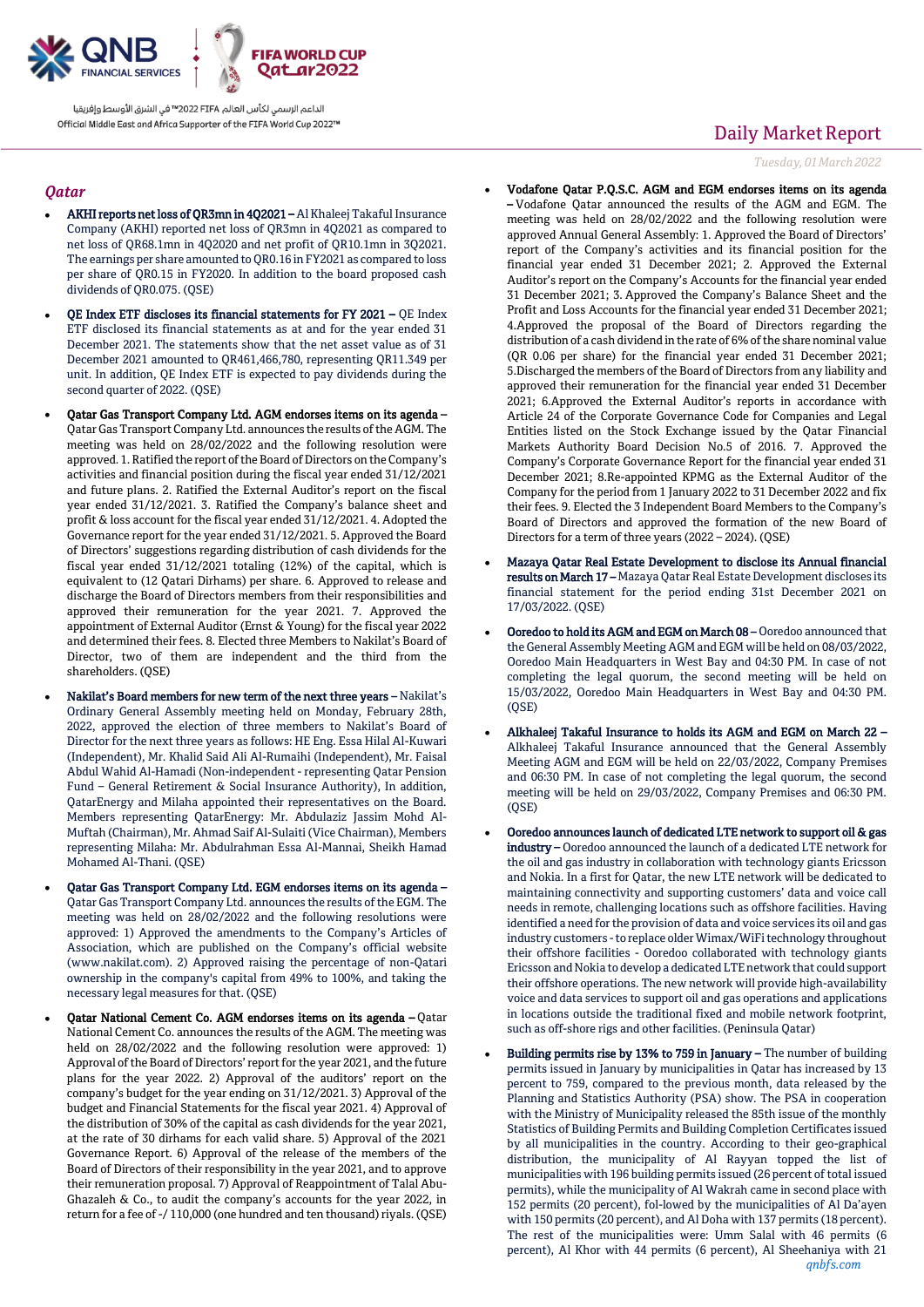

## Daily Market Report

*Tuesday, 01March2022*

permits (3 percent), and Al Shammal with 13 permits (2 percent). (Peninsula Qatar)

- Qatar January trade surplus widens to QR25.896bn Qatar's trade surplus widened to QR25.896bn in January from QR25.678bn in December, according to the Qatar Ministry of Development Planning and Statistics. (Bloomberg)
- Qatar January foreign reserves QR210.29bn Qatar's foreign reserves were QR210.29bn in January, according to the Qatar Central Bank. (Bloomberg)
- Qatar's housebuilding industry to benefit from 2022 FIFA World Cup Qatar's housebuilding industry stands to gain from direct investments related to the country's hosting of the 2022 FIFA World Cup, according to the organiser of the latest edition of Build Your House Exhibition (BYH), which is slated from March 28 to 30 at Halls 8 and 9 at Qatar National Convention Centre (QNCC). Speaking about BYH 2022, Rawad Sleem, cofounder and general manager of NeXTfairs for Exhibitions and Conferences, said: "This edition of BYH is a very special show held in a significant year for Qatar. "As the country prepares to host the 2022 FIFA World Cup, we are privileged to witness the preparation and growth of this global event and benefit from the direct investment that this major sporting event brings." He added, "To welcome such an occasion, we have prepared a few featured programmes to enrich the BYH exhibition and visitor experience. Attendees will be able to source consultants, contractors, and suppliers to build or renovate their houses and learn more about global industry trends and government regulations related to housing in Qatar. In addition, they will gain valuable insight enabling them to understand the complete construction cycle and planning processes." (Gulf-Times.com)
- Work to start soon on Qatar-Saudi rail link, says minister The construction of the GCC railway network connecting Qatar to the neighbouring Saudi Arabia will kick off soon, reported Doha News, citing the country's transport minister. The 2,177-km Gulf Railway is a proposed railway system connecting all six GCC countries in Eastern Arabia. The project, expected to cost \$250 billion, will be shared by these countries in accordance with the length of the rail network in their territories. (Bloomberg)
- QDB, MAGNiTT release 2nd issue of Qatar Venture Capital Market Report – Qatar Development Bank (QDB), in collaboration with the research platform MAGNiTT, released the second issue of 'Qatar Venture Investment Report' for 2021, which aims to open new horizons for SMEs in Qatar, examining key areas of venture investment, and the most important changes in the local investment landscape. The report highlights the impact of venture investment in Qatar and the evolution of the local funding ecosystem, as well as offers an overview of Qatar's investment landscape. The report is part of QDB's three-access pillars, where it provides entrepreneurs and investors with access to capabilities and sufficient and reliable information that helps in making sound decisions. QDB acting CEO Abdulrahman Hesham al-Sowaidi highlighted the various benefits of publishing the report. (Gulf-Times.com)
- QM, USQBC ink MoU to promote business opportunities Following on from the success of the Qatar-USA 2021 Year of Culture, and in celebration of 50 years of diplomatic relations with the United States, Qatar Museums (QM) and the US-Qatar Business Council have signed a memorandum of understanding (MoU) to continue strengthening ties and facilitating business opportunities. As part of the agreement, which upholds the business pillar of the Year of Culture initiative, Qatar Museums' Years of Culture and the US-Qatar Business Council will work collaboratively to develop programmes to engage the Qatari and American business community. The collaboration will include the exchange of materials and publications, planning events and activities, engaging local and American businesses and co-organising specialised conferences, seminars and workshops. (Peninsula Qatar)

#### *International*

- US slaps sanctions on Russia's central bank The US on Monday imposed sanctions on Russia's central bank and other sources of wealth, dealing a crushing blow to the country's economy and further punishing Moscow over its invasion of Ukraine. The measures, blocking Americans from engaging in any transactions involving Russia's central bank, finance ministry or national wealth fund, are likely to push Russian inflation higher, cripple its purchasing power and drive down investments, U.S. officials said on Monday as the new measures took effect. The actions included a carve-out for energy payments. Last week Washington imposed several rounds of sanctions, including against Russian President Vladimir Putin and major banks, after Russia's forces invaded Ukraine in the biggest assault on a European state since World War Two. "Our objective is to make sure that the Russian economy goes backwards if President Putin decides to continue to go forward with an invasion in Ukraine, and we have the tools to continue to do that," a senior U.S. administration official told reporters on Monday. (Reuters)
- Germany is turning fiscal exceptions into the rule Germany is getting into the habit of breaking taboos. Chancellor Olaf Scholz's commitment on Sunday to spend at least 2% of GDP on defence and invest 100 billion euros in the military is just the latest instance of Berlin finding ways around its self-imposed budget rules. Scrapping them would be simpler. Scholz's pledge marked a historic policy shift for a country whose spending on its armed forces has undershot NATO's 2% of GDP target. The symbolism is bigger than the immediate shift in spending plans. Given Germany spent 1.4% of economic output on defence in 2019, the last prepandemic year, the bump up to 2% implies about 20 billion euros of extra outlays in 2022. Meanwhile the 100 billion euros will probably have to come from a new off-balance-sheet fund, with the borrowing and spending happening gradually over time. Doing this will mean Germany has contrived another workaround of its budget rule, which caps borrowing at 0.35% of GDP and is stricter than European Union ones. Scholz is also using off-balance-sheet structures to fund the investments in green and digital technologies that were agreed last year as part of his coalition government programme . And as finance minister in 2020, he suspended borrowing limits and passed a massive stimulus bill to mitigate the effects of Covid-19 lockdowns. (Reuters)
- Russia hikes rates, introduces capital controls as sanctions bite Russia's central bank more than doubled its key policy rate on Monday and introduced some capital controls as the country faced deepening economic isolation, but its governor said sanctions had stopped it selling foreign currency to prop up the rouble. The admission that restrictions had effectively tied the Bank of Russia's hands underscores the ferocity of the backlash to Moscow's invasion of Ukraine and Western allies' success in restricting its ability to deploy some \$640 billion of foreign exchange and gold reserves. "The central bank today increased its key rate to 20% as new sanctions triggered a significant deviation of the rouble rate and limited the central bank's options to use its gold and foreign exchange reserves," Governor Elvira Nabiullina told a news conference. "We had to increase rates to compensate citizens for increased inflationary risks." Western sanctions had earlier sent the rouble tumbling nearly 30% to record lows. It clawed back some ground after the central bank raised its main interest rate to 20%, the highest level this century, from 9.5%. (Reuters)
- China's Feb factory activity likely shrank amid holidays, Olympics China's factory activity likely contracted in February on slower production after the Lunar New Year holiday and Winter Olympics, with Beijing expected to unveil more stimulus measures at a parliamentary meeting later this week to support the economy. The official manufacturing Purchasing Manager's Index (PMI) is expected to ease to 49.9 in February, its lowest reading in four months, from 50.1 in January, according to the median forecast of 35 economists polled by Reuters on Monday. A reading below the 50-point mark indicates a contraction from the previous month. "Apart from seasonality impact from Lunar New Year timing shifts, production curbs during the Winter Olympics and stillsubdued property sector activity likely weighed on upstream demand," analysts at Morgan Stanley said in a note on Friday. They expect National Bureau of Statistics manufacturing PMI to have slipped to 49.6. The week-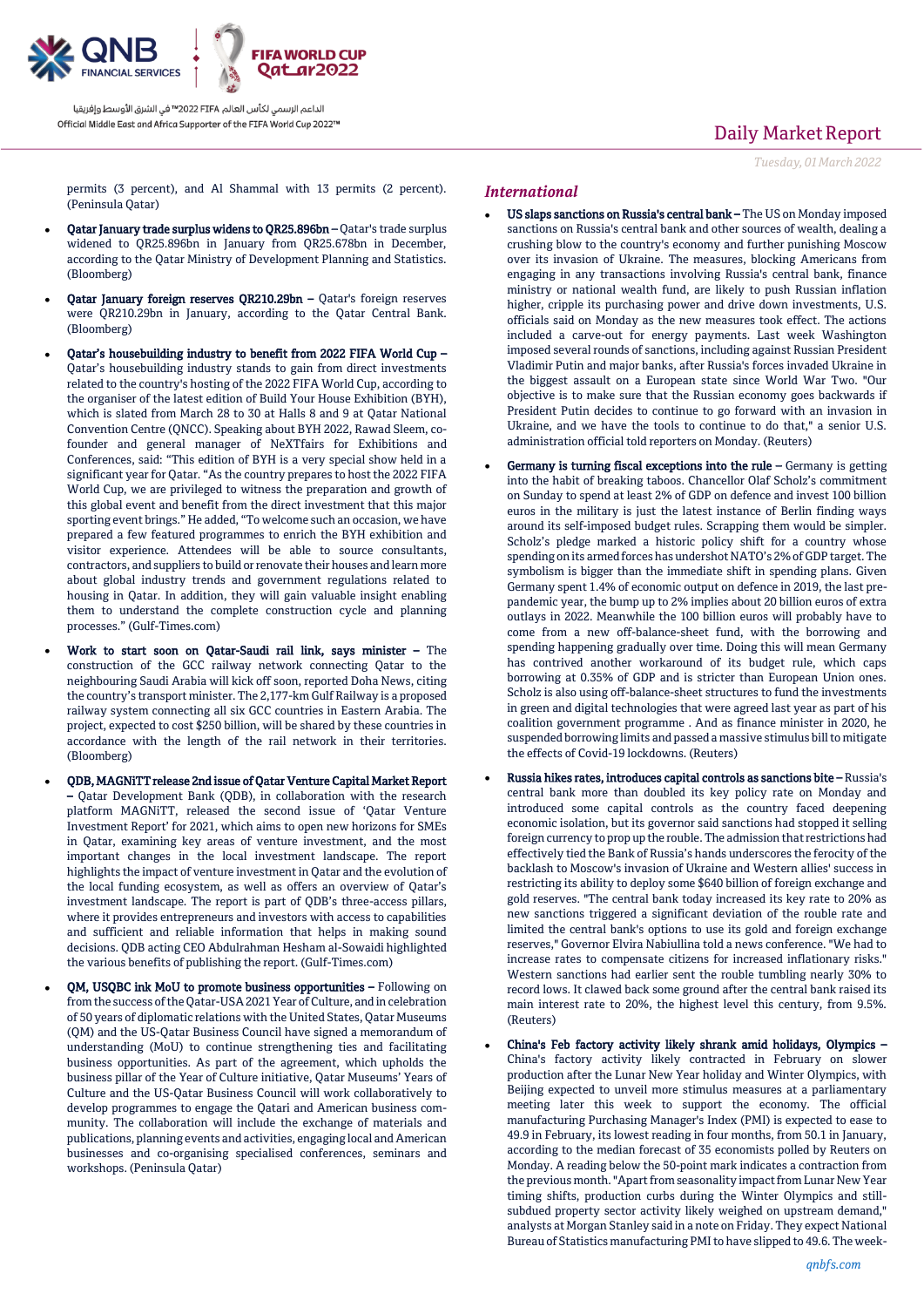

long Lunar New Year holidays began at the end of January and the Beijing Winter Olympics took place from Feb. 4-20. However, Capital Economics expects some upside surprise to the data, citing loosened COVID-19 restrictions as outbreaks were contained. (Reuters)

 Japan's Q1 growth forecast slashed on Omicron hit to consumption – Japan's economic growth will likely grind to a near halt this quarter as coronavirus curbs and supply disruptions threaten to derail the country's economic recovery, a Reuters poll of economists showed on Monday. The forecast was much lower than the robust expansion expected in January's projection in a sign of the heavy damage chip and parts shortages and the infectious Omicron variant are inflicting on the world's third-largest economy. Another setback for the economy could put pressure on the government to do more to offset a surge in global energy prices and to support households ahead of upper house elections that must be held by the summer. Japan's economy will grow an annualised 0.4% in the first quarter, down from a 4.5% expansion predicted last month, according to the median forecast of nearly 40 analysts in the poll, which was mostly carried out before Russia's invasion of Ukraine. The economy grew an annualised 5.4% in the final months of last year, keeping the seasonallyadjusted real gross domestic product (GDP), sized around 541 trillion yen (\$4.7 trillion), below the pre-pandemic level of late 2019. (Reuters)

### *Regional*

- Hotel development in prime GCC tourism destinations growing at six times global average, says ATM – Despite the pandemic headwinds that the global hospitality industry has had to contend with over the past two years, new hotel development in prime tourism destinations in Saudi Arabia, Qatar, Oman and the UAE, remains substantial even by global standards. According to new research commissioned by Arabian Travel Market and conducted at the end of 2021 by hotel market intelligence and global benchmarking company STR, Makkah and Doha are both expanding their hotel room inventory by 76%, followed by Riyadh, Medina and Muscat with 66%, 60% and 59% growth respectively. (Bloomberg)
- Saudi Arabia's sovereign fund lays out plan for green financing Saudi Arabia's sovereign wealth fund (PIF) laid out plans on Monday for raising green debt as the world's top oil exporter strives to reach net zero carbon emissions by 2060. The PIF is at the centre of Saudi Arabia's ambitious plans to create new sectors and diversify revenues away from hydrocarbons. PIF published its green finance framework that will allow it tap world markets to issue debt linked to environmentally friendly goals, including through the sale of green bonds. PIF Governor Yasir al-Rumayyan said in September the fund would issue green debt "soon", becoming the first sovereign wealth fund in the world to do so. Net proceeds from such debt sales will go towards eligible projects, which include renewable energy, energy efficiency sustainable water management, clean transport, green buildings and pollution prevention. PIF will publish allocation and impact reports annually when such debt is outstanding. Fitch Ratings assigned PIF an 'A' credit rating earlier this month, in line with Saudi Arabi's sovereign rating given its strong support for the fund and PIF's central role in driving the kingdom's diversification agenda. The framework is in compliance with the International Capital Market Association's Green Bond Principles 2021 and Loan Market Association's Green Loan Principles 2021. (Reuters)
- Saudi Arabia's trade exchange with the Gulf states jumps to \$43.89bn in 2021 – The trade exchange of the Kingdom of Saudi Arabia with the countries of the Gulf Cooperation Council recorded an increase during 2021 over the previous year; Supported by the remarkable rise in the level of exchange with the UAE and Bahrain. The Kingdom's trade exchange with the GCC countries increased; According to statistics prepared by "Mubasher" based on data from the General Authority for Statistics, it increased by 35.66% during 2021, with an increase equivalent to SR43.26bn (\$11.54bn) over the previous year. The value of Saudi merchandise trade with the Gulf Cooperation Council countries amounted to about SR164.6bn (\$43.89bn) in 2021, compared to SR121.3bn (\$32.35bn) in 2020. And the volume of intra-regional trade of the Kingdom with all the countries of the Gulf Cooperation Council increased in 2021; Especially with Bahrain, with an increase of more than 48%, with a total

## Daily Market Report

*Tuesday, 01March2022*

of SR36.1bn (\$9.63bn). The UAE was Saudi Arabia's largest trading partner in the Gulf in 2021; It alone accounted for about 64% of trade, with a total of SR105.18bn (\$28.05bn), registering an annual increase of 33.8%. The Kingdom's trade with Kuwait increased by 22.3% in 2021, with a total of SR9.45bn (\$2.58bn), and it increased with the Sultanate of Oman by 4.7% to SR11.08bn (\$2.96bn), while it amounted to SR2.76bn (\$736mn) with Qatar. (Bloomberg)

- Work to start soon on Qatar-Saudi rail link, says minister The construction of the GCC railway network connecting Qatar to the neighboring Saudi Arabia will kick off soon, reported Doha News, citing the country's transport minister. The 2,177-km Gulf Railway is a proposed railway system connecting all six GCC countries in Eastern Arabia. The project, expected to cost \$250bn, will be shared by these countries in accordance with the length of the rail network in their territories. Each of the six nations will be responsible for implementing the portion of the project that lies within their territory, whilst also constructing their own railway lines, branch stations and freight terminals, stated the report. Given their size, the UAE and Saudi Arabia will spend the most on the project, followed by Oman, Kuwait, Qatar and Bahrain. Qatar Rail will develop the network in the country, while it will be done by Etihad Rail in the UAE and Oman Rail in the sultanate, it added. (Bloomberg)
- UAE, Saudi Arabia sign joint cooperation agreement in internal auditing The UAE Internal Auditors Association and Saudi Internal Auditors Association have signed a cooperation agreement to work the internal auditing domain jointly. Abdulqader Obaid Ali, Chairman of the Board of UAE Internal Auditors Association, and Abdullah Saleh Al-Shebeili, CEO of the Saudi Internal Auditors Association, signed the agreement. The agreement is the outcome of the keenness of the two organisations to effectively support and enhance their existing strategic partnership to ensure its advancement and development continuously, for laying the foundations of cooperation for integrating their objectives and enhancing the role in achieving strategic goals. (Zawya)
- UAE bank's bid for Egypt's 'national champion' EFG may be too low The UAEs' biggest lender may have to raise its bid to take a controlling stake in Egypt's top investment bank EFG Hermes given the latter's outsized influence over Egypt's financial markets and supercharged growth of its fintech businesses, industry players say. FAB this month made a nonbinding offer to buy at least 51% of EFG Hermes for 19 Egyptian pounds (\$1.21) per share, which valued the Egyptian bank at nearly \$1.2bn, but most analysts value EFG in the 25-28 pounds range, as much as 47% above the current offer. EFG controls roughly a third of traded volumes on Egypt's stock exchange. Its size almost guarantees it a leading role on top deals in the country, including a planned pipeline of initial public offerings in state or military-owned companies. Besides being by far the biggest investment bank, EFG also has unrivalled scale in Egypt's non-banking financial services (NBFS) sector, as Egypt's 100mn people are estimated to be among the world's least banked. (Reuters)
- Ajman Bank posts 117.5% YoY rise in net profit to AED116.2mn in FY2021 – Ajman Bank (AJMANBAN) recorded net profit of AED116.2mn in FY2021, an increase of 117.5% YoY. Income from Islamic financing and investing assets fell 19.6% YoY to AED706.4mn in FY2020. Net operating income rose 8.7% YoY to AED668.1mn in FY2021. Total assets stood at AED22.3bn at the end of December 31, 2021 as compared to AED21.5bn at the end of December 31, 2020. Islamic financing and investing assets (net) stood at AED14.9bn (-12% YoY), while Islamic customers' deposits stood at AED15.3bn (+7.3% YoY) at the end of December 31, 2021. EPS came in at AED0.055 in FY2021 as compared to AED0.025 in FY2020. (DFM)
- *qnbfs.com* UAE's FAB sells 60% stake in Magnati to Canada's Brookfield Business Partners – UAE's biggest lender First Abu Dhabi Bank (FAB) has sold a 60% stake in its payments firm, Magnati, to Canada's Brookfield Business Partners. The deal implies a valuation of up to \$1.15bn for Magnati, the lender said in a bourse filing to Abu Dhabi Securities Exchange where its shares trade. According to Zawya calculations the sale would net FAB around \$690mn. FAB will continue to hold 40% stake in Magnati upon completion of the transaction, which is subject to regulatory approvals. It said the proceeds from the sale will be used to support its growth and transformation plans. FAB launched Magnati in April last year as a fully owned affiliate. Brookfield Business Partners is a business services and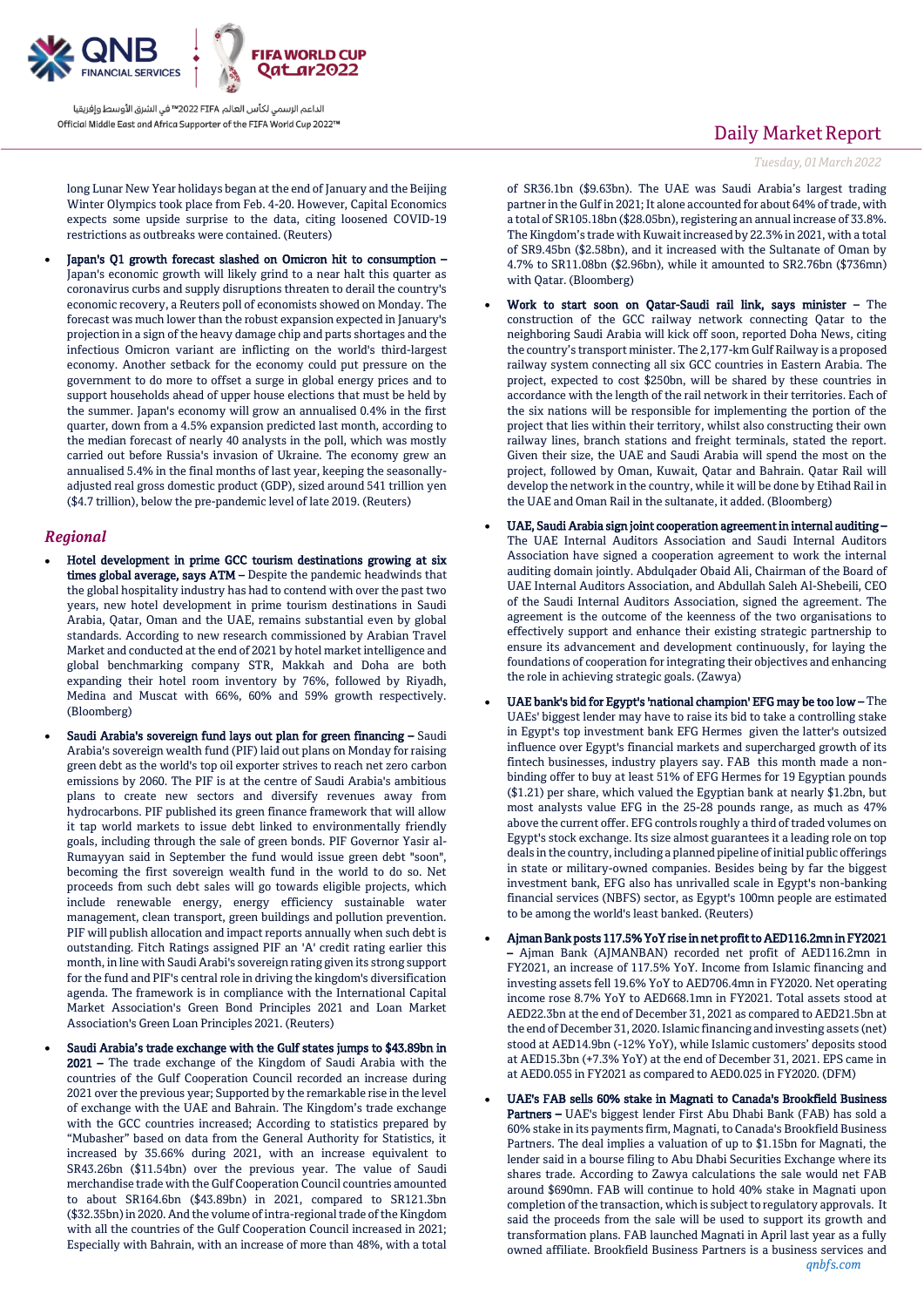

industrials company focused on owning and operating high-quality businesses. Morgan Stanley & Co. International plc is acting as sole financial adviser to FAB, while Freshfields Bruckhaus Deringer LLP acted as legal adviser to FAB on the transaction. (Zawya)

- CEO: UAE's Tabreed to enter new markets this year UAE-based National Central Cooling Company (Tabreed) has plans to enter new markets and expand its presence in existing territories this year, the firm's CEO said. The Dubai-listed company has recently made a significant acquisition with the new Al Mouj plant in Muscat, Oman, expanded its portfolio in the UAE and announced the start of operations in Egypt. New expansion plans include strengthening the company's presence in Saudi Arabia, said Khalid Abdulla Al Marzooqi in a report released on Monday. However, he did not disclose which new markets they intend to enter this year. "For 2022, Tabreed is entering new markets and fully intends to expand its presence in existing territories," Marzooqi said. "Our sights are set firmly on increasing our Saudi Arabia portfolio, too," the CEO said. During 2021, group revenue went up by 12% to AED1.95bn (\$530mn), while EBITDA increased by 7% to AED1.03bn. (Zawya)
- Looming FATF decision on dirty money list poses risks for UAE A global financial crime watchdog will decide this week whether the UAE has made enough progress to avoid landing on a 'grey' watchlist, a designation which risks reputational damage to the Middle East's business hub. The Financial Action Task Force (FATF) in 2020 called for "fundamental and major improvements" by the UAE, the region's financial capital and a gold trading hub that has tightened regulations to overcome an image as a hotspot for illicit money. Countries on the 'grey list' face increased FATF monitoring and risk reputational damage, ratings adjustments, trouble obtaining global finance and higher transaction costs, experts say. UAE Minister of State Ahmed al-Sayegh told Reuters the risk from a potential greylisting to sectors such as banking, real estate and credit ratings was "generally low". "The UAE's economy is resilient and diverse," he said. "We are engaged in an active dialogue with investors, financial institutions and firms doing business in the UAE to anticipate all relevant scenarios and mitigate any consequences as a result of increased monitoring." The Paris-based FATF will update its list of high-risk and other monitored jurisdictions by March 4. (Reuters)
- UAE fuel prices to top over AED3 per litre from today The impact of the Russian invasion of Ukraine will hit UAE drivers in the pocket from tomorrow as they will be charged more than AED 3 per litre for petrol and diesel while oil prices soar. An announcement on UAE-based Emarat's Twitter account showed that from tomorrow (March 1) one litre of Special 95 petrol will cost AED 3.12, up from AED 2.82, while the premium fuel Super 98 will cost AED 3.23, up from AED 2.92. Diesel price will rise to AED 3.19, up from AED 2.88, while E-plus 91 will now cost AED 3.05, up from AED 2.75. The price of Brent Crude has topped \$105 per barrel today as more sanctions were imposed on Russia following the start of its invasion of its neighboring state on Thursday last week. Experts said last week that oil prices could top \$125 per barrel if the conflict intensifies further. Meanwhile in the UK, petrol prices soared to a record high of 150p per litre (\$2.01 or AED 7.38), according to reports. (Zawya)
- Top UAE banks set to see profitability return to pre-pandemic levels Growth in net interest income will drive profitability to pre-pandemic levels at the largest UAE banks in the next 12-18 months, according to a report by Moody's Investors Service. The growth in net interest income will be underpinned by rising interest rates expectations and strong business momentum supporting non-interest income, even as provisioning efforts ease, said the report published on Monday. "The four largest banks' profitability rebounded to near pre-pandemic levels in 2021, largely reflecting robust non-interest income and softening loan loss provisions," said Nitish Bhojnagarwala, a VP-Senior Credit Officer at Moody's and the author of the report. "We expect a full return to prepandemic levels of profitability in the next 12-18 months." The four largest banks,First Abu Dhabi Bank, Emirates NBD, Abu Dhabi Commercial Bank and Dubai Islamic Bank reported a combined net profit of \$8 billion for full-year 2021, up 31% from the previous year. The recovery was a result of improving consumer confidence as macroeconomic conditions in the UAE recovered, particularly given

## Daily Market Report

#### *Tuesday, 01March2022*

loosening pandemic restrictions, a strong vaccination roll-out and recovering oil prices. Moody's expects continued the pick-up in bottomline profitability to support the UAE banks' already healthy capital buffers and outweigh the pressure coming from increased lending activity in a context of economic recovery. Although net profitability has broadly bounced back to pre-pandemic levels (in dollar terms), the return on assets may not recover for some banks until 2023, the report said. (Zawya)

- Dubai's DEWA completes 100% of short-term goals of its \$1.90bn Smart Grid Strategy - Saeed Mohammed Al Tayer, MD & CEO of Dubai Electricity and Water Authority (DEWA), announced that DEWA has completed the short-term goals of its Smart Grid Strategy 2014-2035. Between 2015 and 2020, DEWA replaced all electricity and water meters with smart meters, a deployment of over two million smart meters. By automating meter readings, DEWA empowers its customers with information on their usage patterns; allowing them to effectively manage their electricity and water usage. Between 2015 and 2017, DEWA fully automated its transmission network connected to the 400kV and 132 kV substations. In 2017, DEWA deployed its multi-application RF Mesh network across the Emirate. Since then, it has expanded to provide communication to over 4,200 distribution substations. This supports smart grid applications such as electricity and water smart meters and the automation of the distribution network. (Zawya)
- Sharjah Islamic Bank increases foreign ownership of shares to 40% Shareholders of Sharjah Islamic Bank (SIB) have approved increasing the percentage of foreign ownership of the bank's shares to 40%, at the Annual General Meeting that took place on Sunday 27th headed by Abdul Rahman Al Owais, Chairman of the Board of Directors. They also approved the distribution of 8% of cash profits to shareholders after the bank achieved net profits of AED514.1mn last year, The bank's net profits for 2021 showed an increase of 26.7% over 2020, when it reached AED405.8mn. Operating profits increased by 21.9%, from AED697.7mn in 2020 to AED850.7mn in 2021. (Zawya)
- Fitch Revises Omantel's Outlook to Stable; Affirms at 'BB-' Fitch Ratings has revised the Outlook on Oman Telecommunications Company S.A.O.G.'s (Omantel) Long-Term Foreign-Currency Issuer Default Ratings (IDR) to Stable from Negative and affirmed the IDR at 'BB-'. The revision of the Outlook reflects that on Oman's Long-Term Foreign Currency IDR (see 'Fitch Revises Oman's Outlook to Stable; Affirms at 'BB-', dated 20 December 2021 at www.fitchratings.com). The revision of Oman's Outlook reflected improvements in fiscal metrics and reforms supported by high oil prices and potentially reduced need for external financing. Fitch rates Omantel under its Government-related Entities methodology (GRE), given close ties with the government and significant domestic operations in the country. (Fitch Ratings)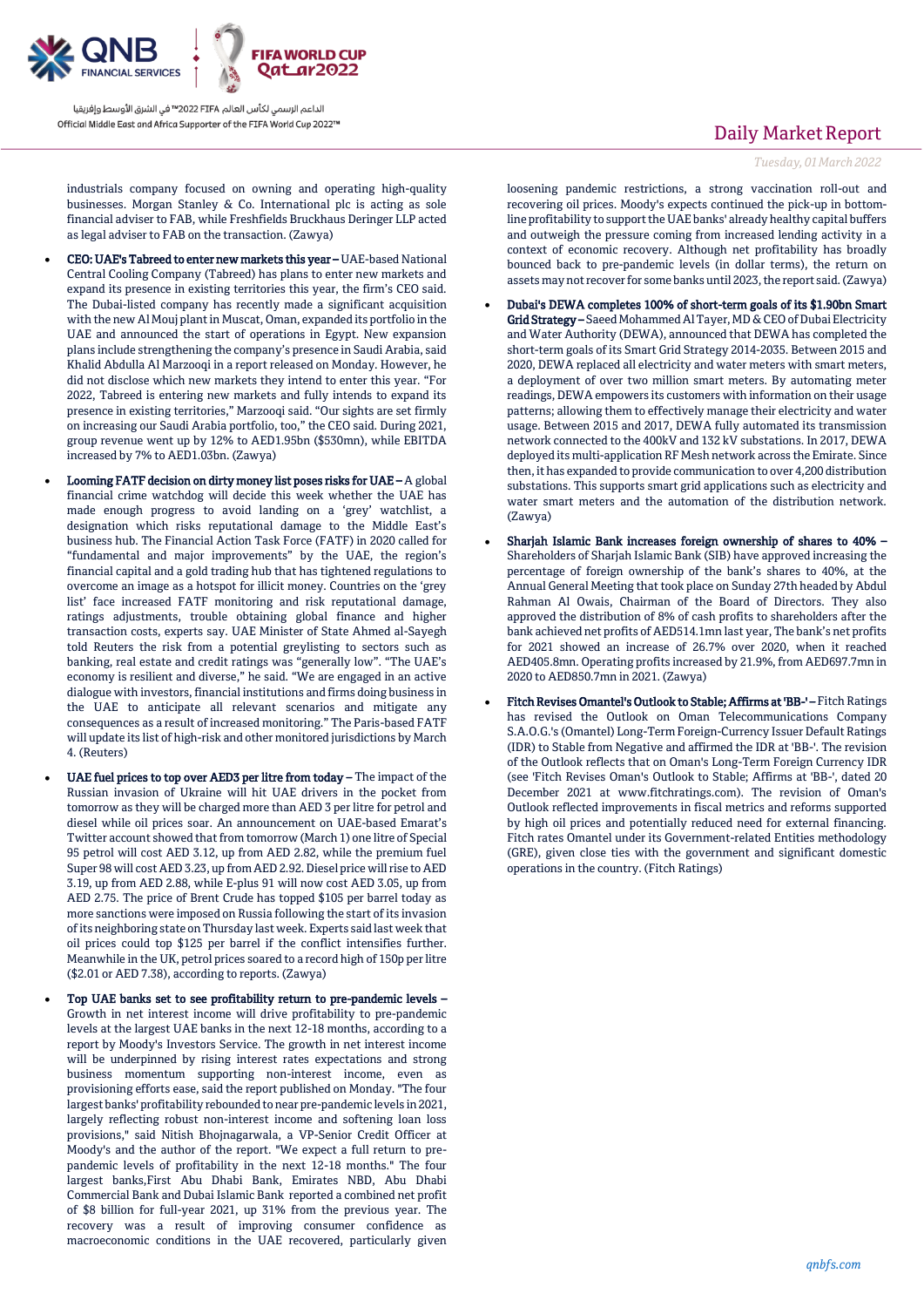

# Daily Market Report

*Tuesday, 01March2022*

## *Rebased Performance*





*Source: Bloomberg*

| <b>Asset/Currency Performance</b>                           | Close ( \$) | 1D%   | WTD%  | YTD%  |  |
|-------------------------------------------------------------|-------------|-------|-------|-------|--|
| Gold/Ounce                                                  | 1,908.99    | 1.0   | 1.0   | 4.4   |  |
| Silver/Ounce                                                | 24.45       | 0.7   | 0.7   | 4.9   |  |
| Crude Oil (Brent)/Barrel (FM Future)                        | 100.99      | 3.1   | 3.1   | 29.8  |  |
| Crude Oil (WTI)/Barrel (FM Future)                          | 95.72       | 4.5   | 4.5   | 27.3  |  |
| Natural Gas (Henry Hub)/MMBtu                               | 4.29        | (5.5) | (5.5) | 17.2  |  |
| LPG Propane (Arab Gulf)/Ton                                 | 139.00      | (0.7) | (0.7) | 23.8  |  |
| LPG Butane (Arab Gulf)/Ton                                  | 153.95      | 1.0   | 1.0   | 10.6  |  |
| Euro                                                        | 1.12        | (0.4) | (0.4) | (1.3) |  |
| Yen                                                         | 115.00      | (0.5) | (0.5) | (0.1) |  |
| GBP                                                         | 1.34        | 0.1   | 0.1   | (0.8) |  |
| CHF                                                         | 1.09        | 0.9   | 0.9   | (0.5) |  |
| AUD                                                         | 0.73        | 0.5   | 0.5   | 0.0   |  |
| <b>USD Index</b>                                            | 96.71       | 0.1   | 0.1   | 1.1   |  |
| <b>RUB</b>                                                  | 98.06       | 18.2  | 18.2  | 31.3  |  |
| $BRL^*$                                                     | 0.19        | 0.0   | 0.0   | 7.9   |  |
| Source: Bloombarg (#Marbot was closed on Fohrwary 28, 2022) |             |       |       |       |  |

*Source: Bloomberg ( #Market was closed on February 28, 2022)*

| <b>Global Indices Performance</b> | <b>Close</b> | 1D%*  | WTD%* | YTD%*  |
|-----------------------------------|--------------|-------|-------|--------|
| <b>MSCI</b> World Index           | 2,977.95     | (0.1) | (0.1) | (7.9)  |
| DJ Industrial                     | 33,892.60    | (0.5) | (0.5) | (6.7)  |
| <b>S&amp;P 500</b>                | 4,373.94     | (0.2) | (0.2) | (8.2)  |
| NASDAQ 100                        | 13,751.40    | 0.4   | 0.4   | (12.1) |
| STOXX 600                         | 453.11       | (0.4) | (0.4) | (8.6)  |
| <b>DAX</b>                        | 14,461.02    | (1.0) | (1.0) | (9.8)  |
| <b>FTSE 100</b>                   | 7,458.25     | (0.4) | (0.4) | (0.1)  |
| <b>CAC 40</b>                     | 6,658.83     | (1.7) | (1.7) | (8.4)  |
| Nikkei                            | 26,526.82    | 0.7   | 0.7   | (7.8)  |
| <b>MSCI EM</b>                    | 1,171.31     | (0.1) | (0.1) | (4.9)  |
| <b>SHANGHAI SE Composite</b>      | 3,462.31     | 0.4   | 0.4   | (4.2)  |
| <b>HANG SENG</b>                  | 22,713.02    | (0.3) | (0.3) | (3.1)  |
| <b>BSE SENSEX</b>                 | 56,247.28    | 0.1   | 0.1   | (4.8)  |
| Bovespa <sup>#</sup>              | 113,141.90   | 0.0   | 0.0   | 16.0   |
| $RTS^*$                           | 936.94       | 0.0   | 0.0   | (41.3) |

*Source: Bloomberg (\*\$ adjusted returns; #Market was closed on February 28, 2022)*